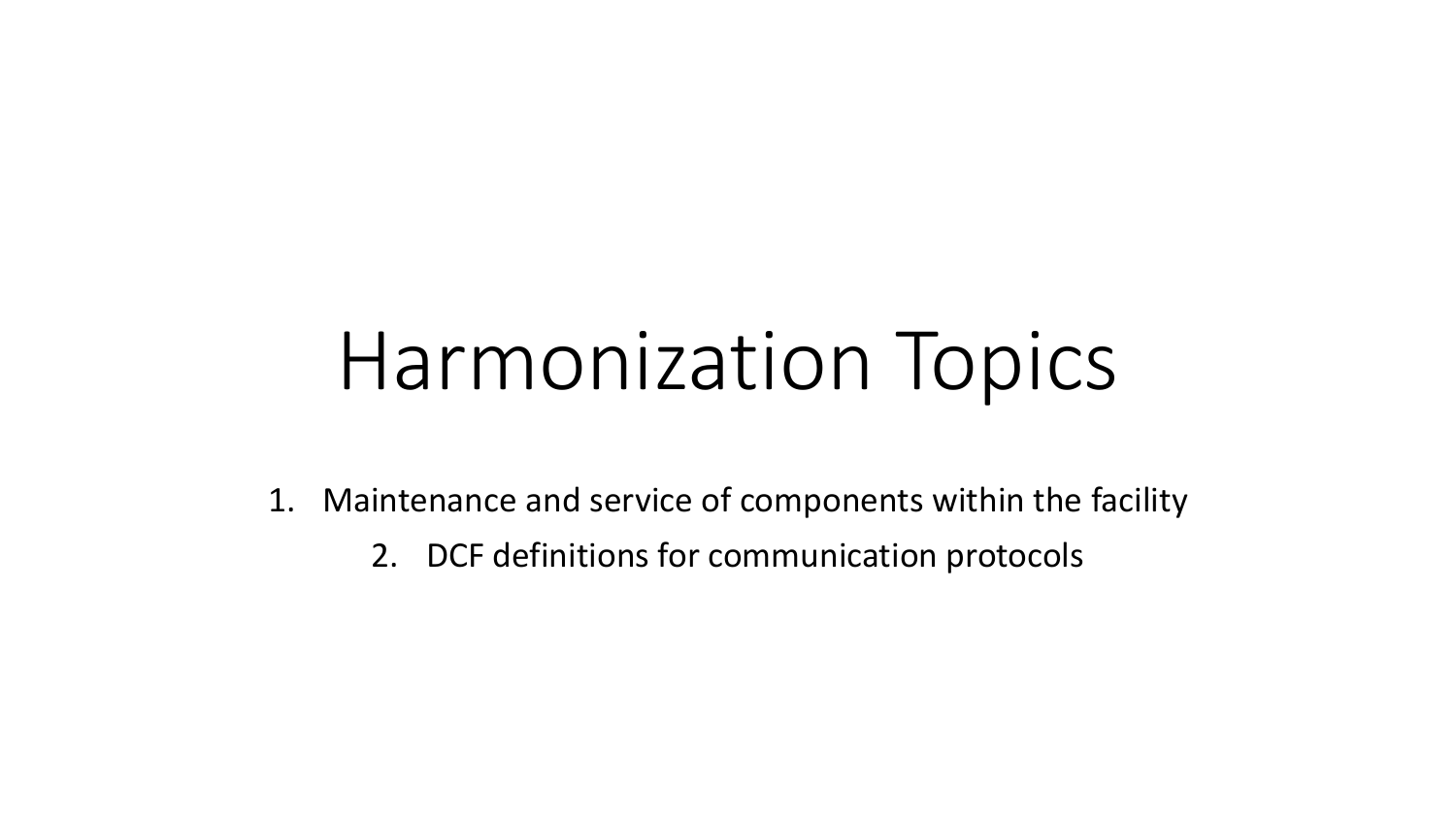- *1. Maintenance and service of components within the facility*
- Facility-side provisions and limitations for servicing of coolant-charged components, such as manifolds, door heat exchanger, in-rack CDUs, etc.?
	- What would be a standard procedure for an OCP-compliant data center?

• What type of connection is recommended between rack and secondary/facility coolant loop?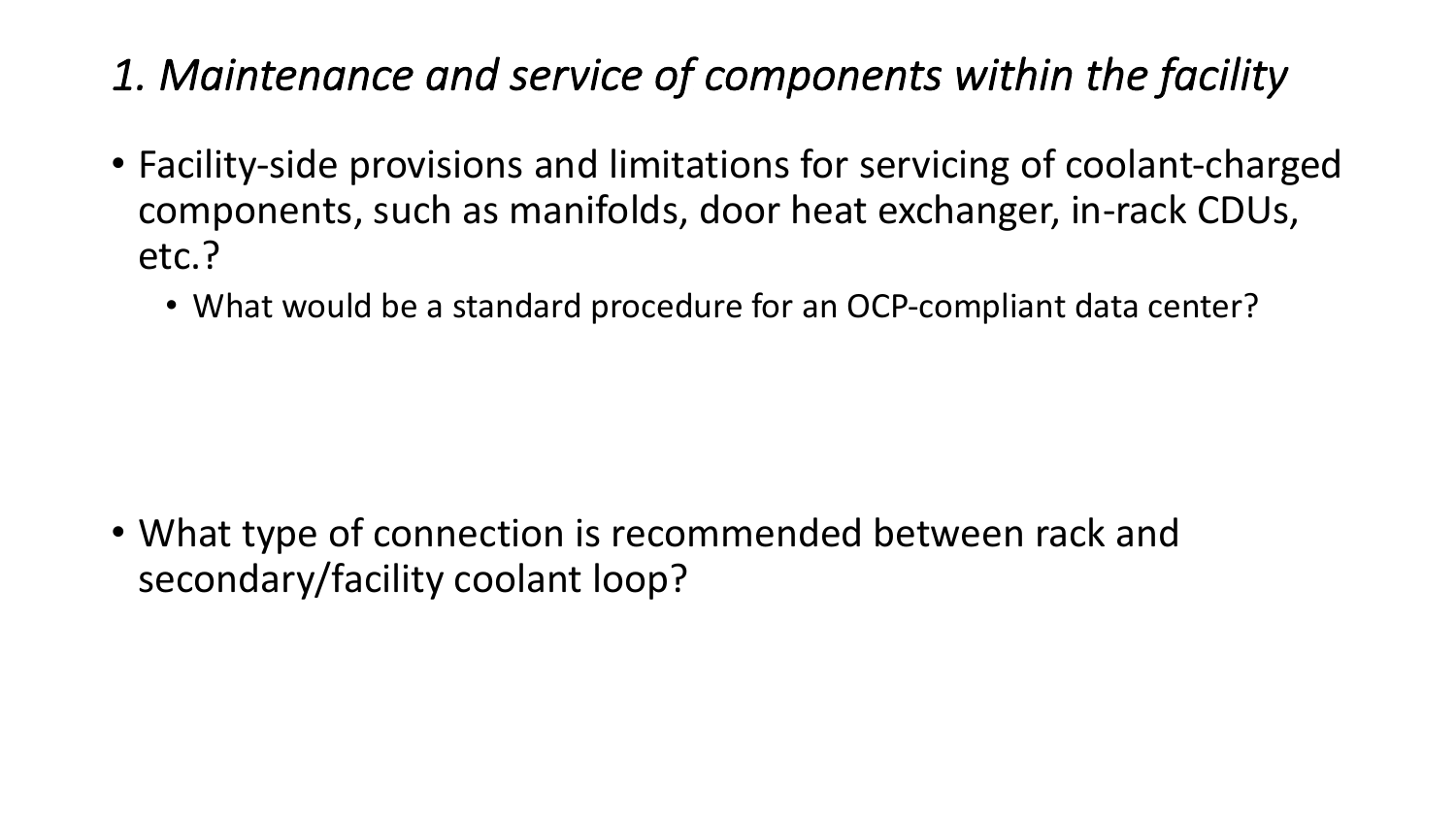- *1. Maintenance and service of components within the facility*
- Service and replacing of heavier ACS components?
	- A door heat exchanger unit could be ~220lbs (including coolant; 330lbs max)
	- A single manifold could be ~30lbs
	- Mechanical assembly for a pair of manifolds could be 70~80lbs

- Considering possible aisle widths, how can ease of servicing/replacing be addressed?
	- Draining, unmounting, installation and priming?
	- Access to physical interfaces coolant connections, power supply and communication cables?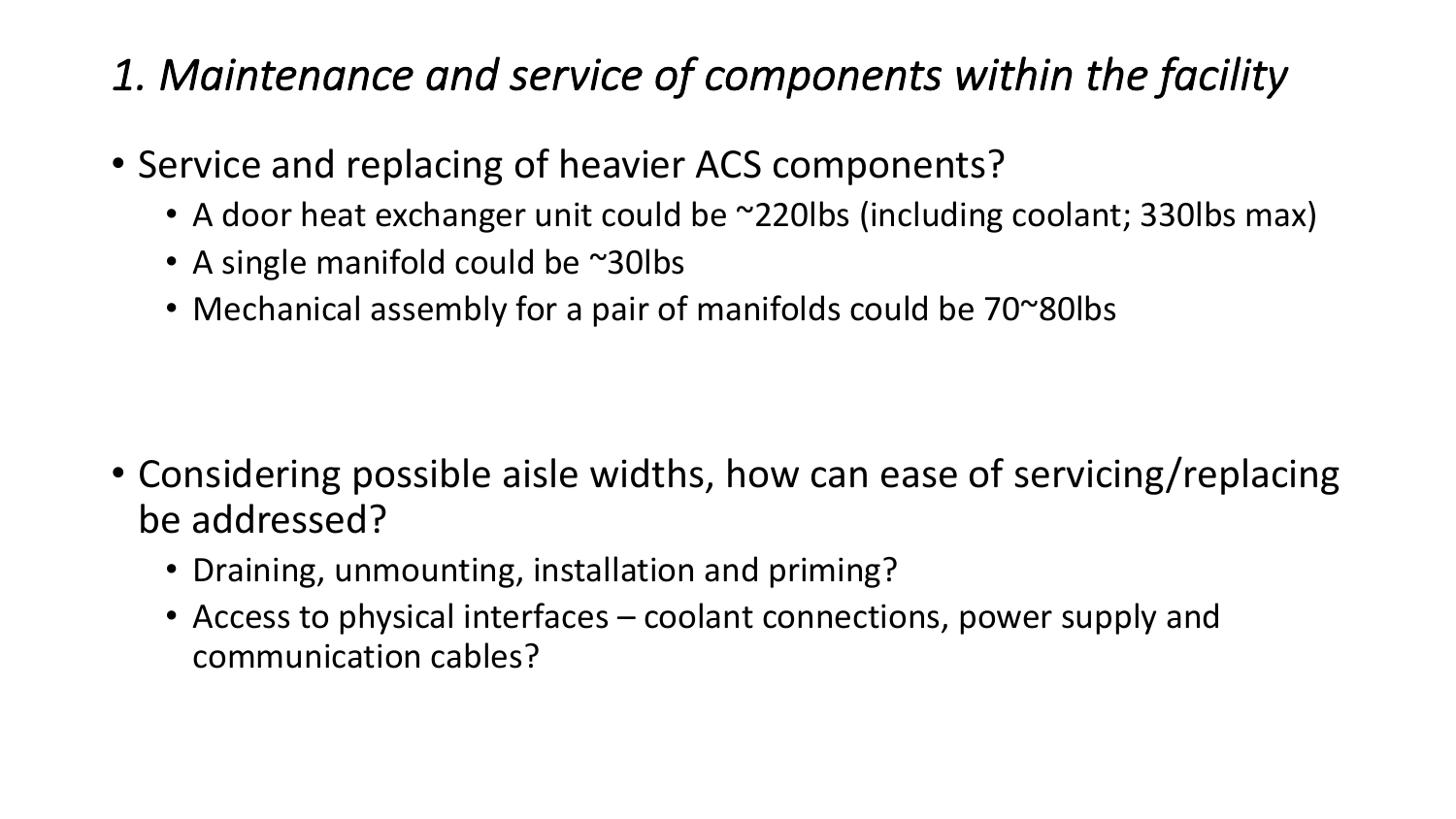- *1. Maintenance and service of components within the facility*
- Containment and discharge of expelled coolant in the event of a leak?
	- Discharge from condensation pan at the bottom of Door HX assembly?

• Do requirements change based on location of coolant interface – overhead or underfloor/rack-bottom?